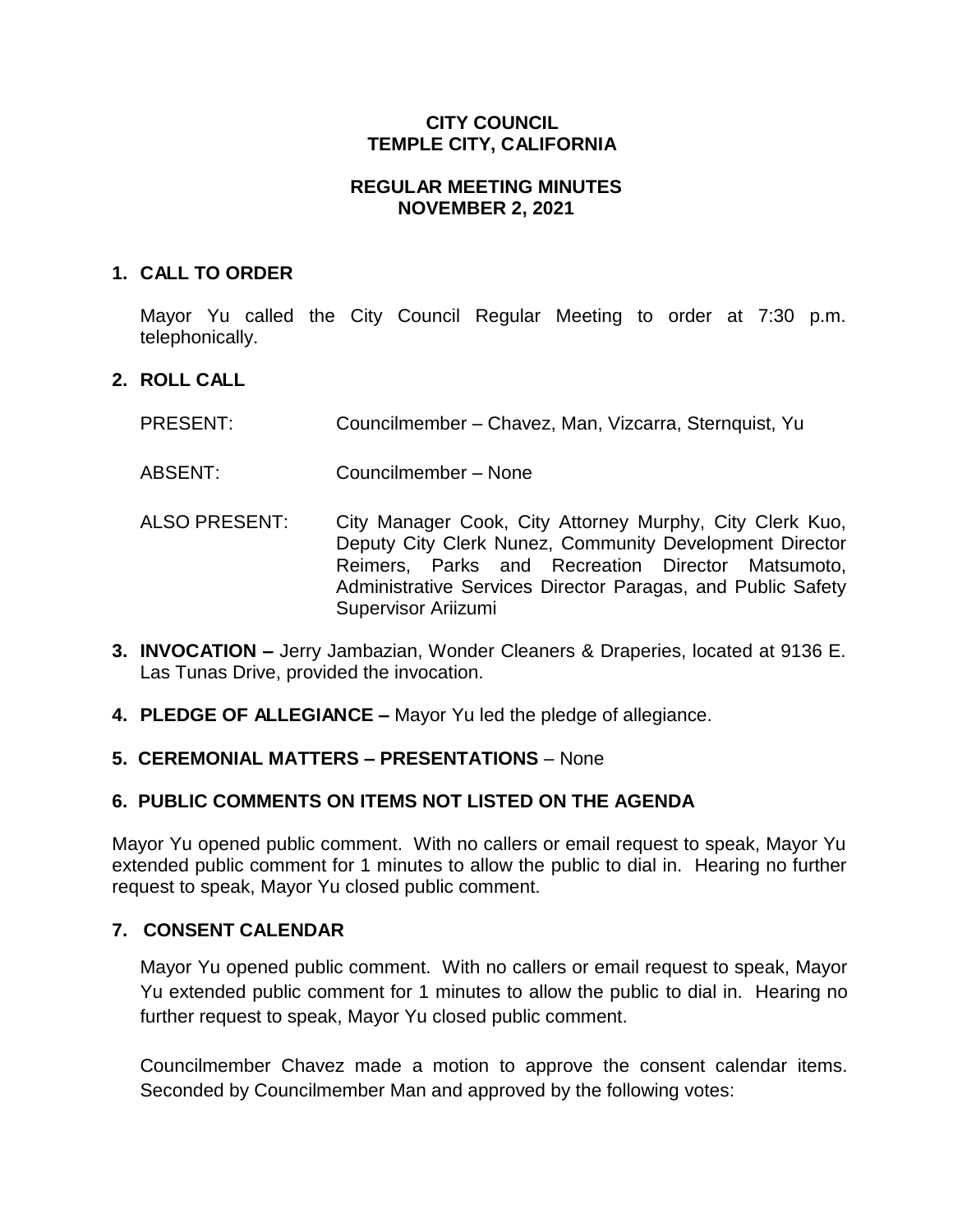City Council Minutes November 2, 2021 Page 2 of 4

| AYES:      | Councilmember – Chavez, Man, Vizcarra, Sternquist, Yu |
|------------|-------------------------------------------------------|
| NOES:      | Councilmember - None                                  |
| ABSENT:    | Councilmember - None                                  |
| ABSTAINED: | Councilmember - None                                  |

#### A. APPROVAL OF MINUTES

The City Council is requested to review and approve:

- 1. The Minutes of the Special [City Council Meeting of October 19, 2021; and](https://www.ci.temple-city.ca.us/DocumentCenter/View/16932/7A1_CCM---2021-10-19-Special)
- 2. [The Minutes of the Regular City Council Meeting of October 19,](https://www.ci.temple-city.ca.us/DocumentCenter/View/16933/7A2_CCM---2021-10-19) 2021.

Action: Approved.

#### B. [PARKS AND RECREATION](https://www.ci.temple-city.ca.us/DocumentCenter/View/16934/7B_PRC-Regular-Meeting-Actions_Staff-Report) COMMISSION MEETING ACTION

The City Council is requested to receive and file the actions of the Parks and Recreation Commission Regular Meetings of October 20, 2021.

Action: Received and filed.

### C. [ADOPTION OF RESOLUTION NO. 21-5564 APPROVING PAYMENT OF BILLS](https://www.ci.temple-city.ca.us/DocumentCenter/View/16935/7B_Reso-No-21-5564-110221---Warrants--Demands-FY-2020-2021-w-attachment)  [FOR FISCAL YEAR 2020-21](https://www.ci.temple-city.ca.us/DocumentCenter/View/16935/7B_Reso-No-21-5564-110221---Warrants--Demands-FY-2020-2021-w-attachment)

The City Council is requested to adopt Resolution No. 21-5564 authorizing the payment of bills.

Action: Mathematic Monet Adopted Resolution No. 21-5564.

#### D. [ADOPTION OF RESOLUTION NO. 21-5566](https://www.ci.temple-city.ca.us/DocumentCenter/View/16936/7D_Reso-No-21-5566-110221---Warrants--Demands-FY-2021-2022-w-attachment) APPROVING PAYMENT OF BILLS [FOR FISCAL YEAR 2021-22](https://www.ci.temple-city.ca.us/DocumentCenter/View/16936/7D_Reso-No-21-5566-110221---Warrants--Demands-FY-2021-2022-w-attachment)

The City Council is requested to adopt Resolution No. 21-5566 authorizing the payment of bills.

Action: Mathematic Muslim Adopted Resolution No. 21-5566.

E. [ADOPTION OF RESOLUTION NO. 21-5567 TO RATIFY CITY CLERK'S](https://www.ci.temple-city.ca.us/DocumentCenter/View/16940/07-7E_Staff-Report--Resolution-21-5567-Correction-to-Reso-No-21-5553-Call-for-Election-w-at)  [CORRECTION OF A TYPOGRAPHICAL ERROR IN RESOLUTION](https://www.ci.temple-city.ca.us/DocumentCenter/View/16940/07-7E_Staff-Report--Resolution-21-5567-Correction-to-Reso-No-21-5553-Call-for-Election-w-at) NO. 21-5553 [AMENDING THE NUMBER OF COUNCILMEMBERS TO BE ELECTED FOR THE](https://www.ci.temple-city.ca.us/DocumentCenter/View/16940/07-7E_Staff-Report--Resolution-21-5567-Correction-to-Reso-No-21-5553-Call-for-Election-w-at)  [MARCH 8, 2022 GENERAL MUNICIPAL ELECTION](https://www.ci.temple-city.ca.us/DocumentCenter/View/16940/07-7E_Staff-Report--Resolution-21-5567-Correction-to-Reso-No-21-5553-Call-for-Election-w-at)

The City Clerk identified a typographical error pertaining to the number of Councilmembers to be elected for the upcoming March 8, 2022 Election. The 2022 General Municipal Election was called for electing two, not three, members of the Council for the full term of four years.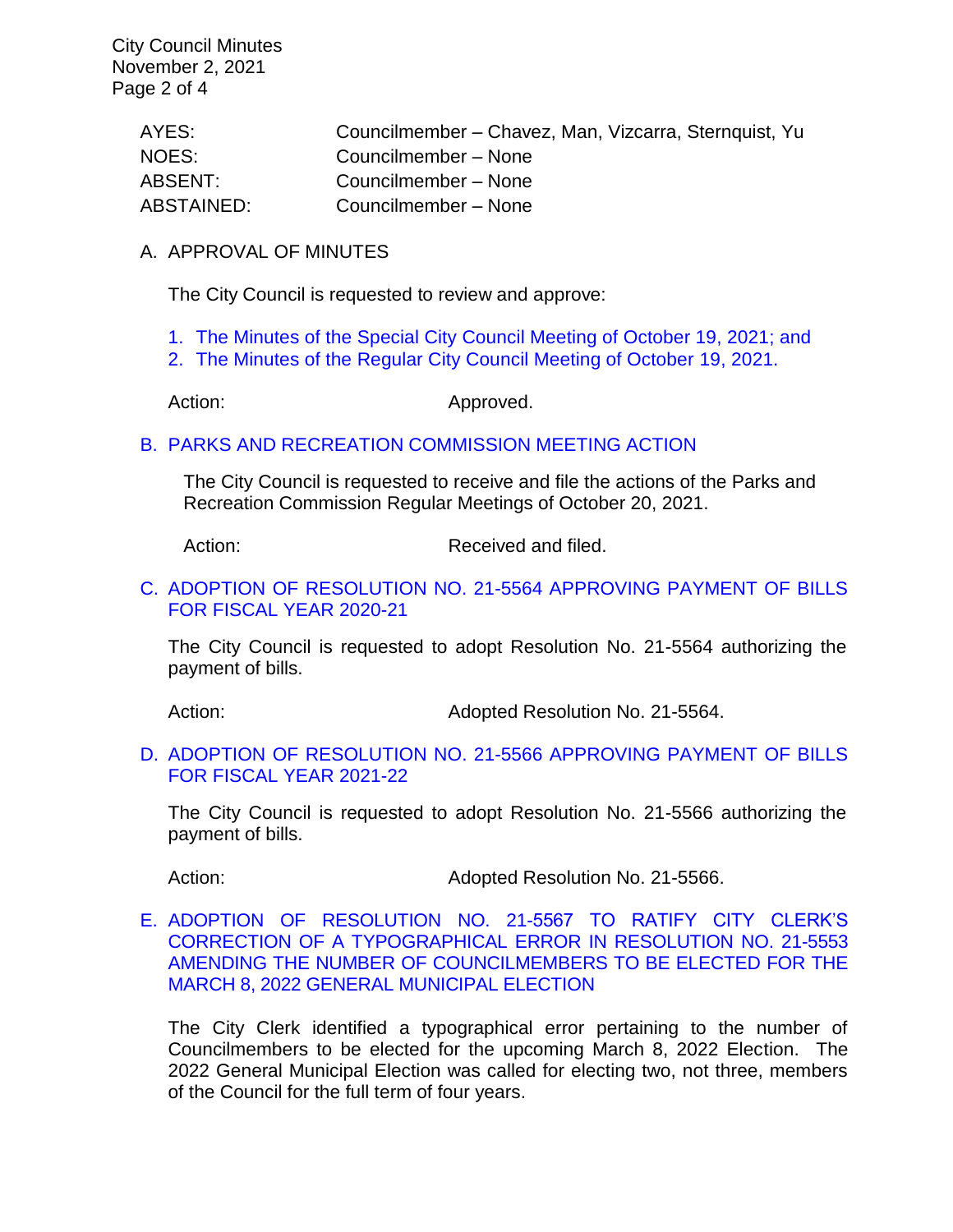City Council Minutes November 2, 2021 Page 3 of 4

Action: Adopted Resolution No. 21-5567, ratifying the City Clerk's correction of a typographical error in Resolution No. 21-5553 correcting the number of councilmembers to be elected for the March 8, 2022 Election from three to two.

- **8. PUBLIC HEARING** None
- **9. UNFINISHED BUSINESS** None
- **10. NEW BUSINESS**  None
- **11. UPDATE FROM CITY MANAGER**
- **12. UPDATE FROM CITY ATTORNEY**
- **13. COUNCIL REPORTS REGARDING AD HOC OR STANDING COMMITTEE MEETINGS** 
	- A. SCHOOL DISTRICT/CITY STANDING COMMITTEE (Councilmember Man and Councilmember Chavez) – Formed 1/3/2012

No report.

B. LAS TUNAS DOWNTOWN REVITALIZATION STANDING COMMITTEE (Councilmember Chavez and Mayor Yu) – Formed 2/18/2014

No report.

C. FUTURE DEVELOPMENT OF CITY PROPERTIES STANDING COMMITTEE (Mayor Yu and Councilmember Man) – Formed 2/18/2014

No report.

D. AUDIT STANDING COMMITTEE (Councilmember Chavez and Mayor Yu) – Formed 7/15/2014

No report.

E. FACILITIES, PUBLIC WORKS, AND INFRASTRUCTURE STANDING **COMMITTEE** (Mayor Yu and Councilmember Man) – Formed 4/4/2017

No report.

F. PRIMROSE PARK ART ELEMENT AD HOC (Councilmember Vizcarra and Mayor Yu) – Formed 5/19/20